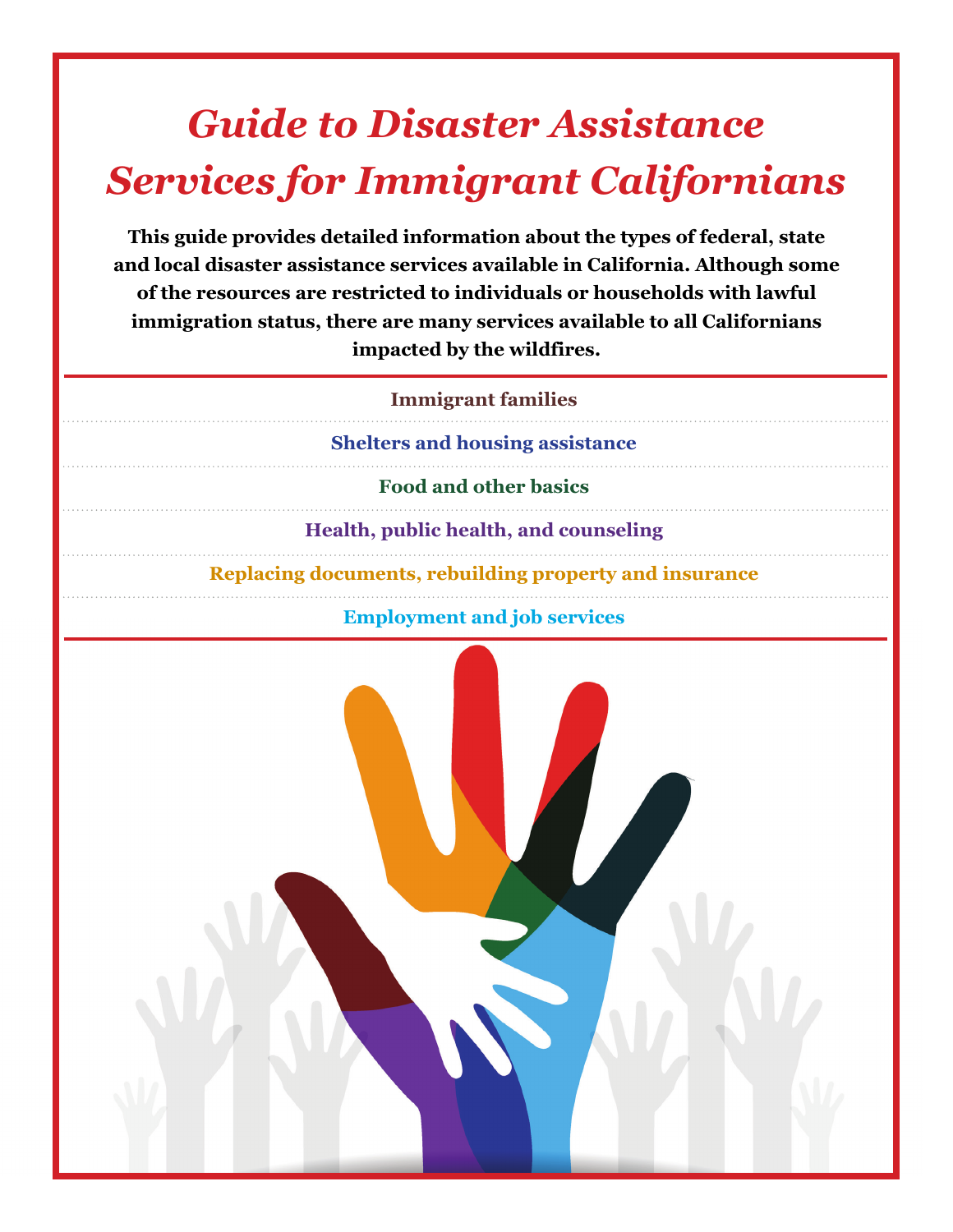# **FAMILIES WITH UNDOCUMENTED IMMIGRANTS**

## *Am I eligible for any disaster assistance if I am undocumented?*

Yes, even if you are undocumented, there are many resources and services that you can access.

## *I am undocumented but other members of my family are citizens or eligible immigrants. Can I get CalFresh and CalWORKs for them?*

Yes. Even though you cannot get assistance for yourself, you should be able to get CalFresh and CalWORKs for your children if they are U.S. citizens or eligible immigrants. Even if you or your family members can't get CalFresh, you can still get school lunch and breakfast, Disaster CalFresh, WIC, and go to community food banks and other food programs.

## *Who is an eligible immigrant?*

An eligible immigrant is anyone who falls into any of the below categories:

- Legal permanent residents (green card holders);
- Asylees and refugees;
- Individuals who have been granted humanitarian parole for a period of one year;
- Individuals whose deporation has been withheld due to status as a political refugee;
- Cuban or Haitian entrants; or
- Victims of domestic violence who currently have a pending petition for relief

## *I am undocumented. Will I be reported to the immigration authorities if I apply for CalFresh (food stamps) for my children?*

If you are not seeking public assistance benefits for yourself, you do not need to give information about your immigration status. You should tell your eligibility worker that you are not trying to get benefits for yourself. Eligibility workers should not ask you any further questions about your immigration status once you tell them that you are not applying for yourself. Do not present false information or identification. You will need to give information about your earnings or any property you may have, like a car.

## *I do not speak English well. What can I do?*

Free translation and interpreter services should be provided to you, including a worker who speaks your language. If a worker cannot speak your language, you should be provided an interpreter or the use of the "language line" interpreter services at no cost to you. Do not be afraid to ask for an interpreter.

#### *I am undocumented. Will I be reported to the immigration authorities if I visit an emergency shelter?*

U.S. Immigration and Customs Enforcement (ICE) and U.S. Customs and Border Protection (CBP) have stated that they are not conducting immigration enforcement at disaster relief sites such as shelters or food banks. The Federal Government strongly encourages all persons to follow the guidance of local officials and seek help and shelter regardless of their immigration status.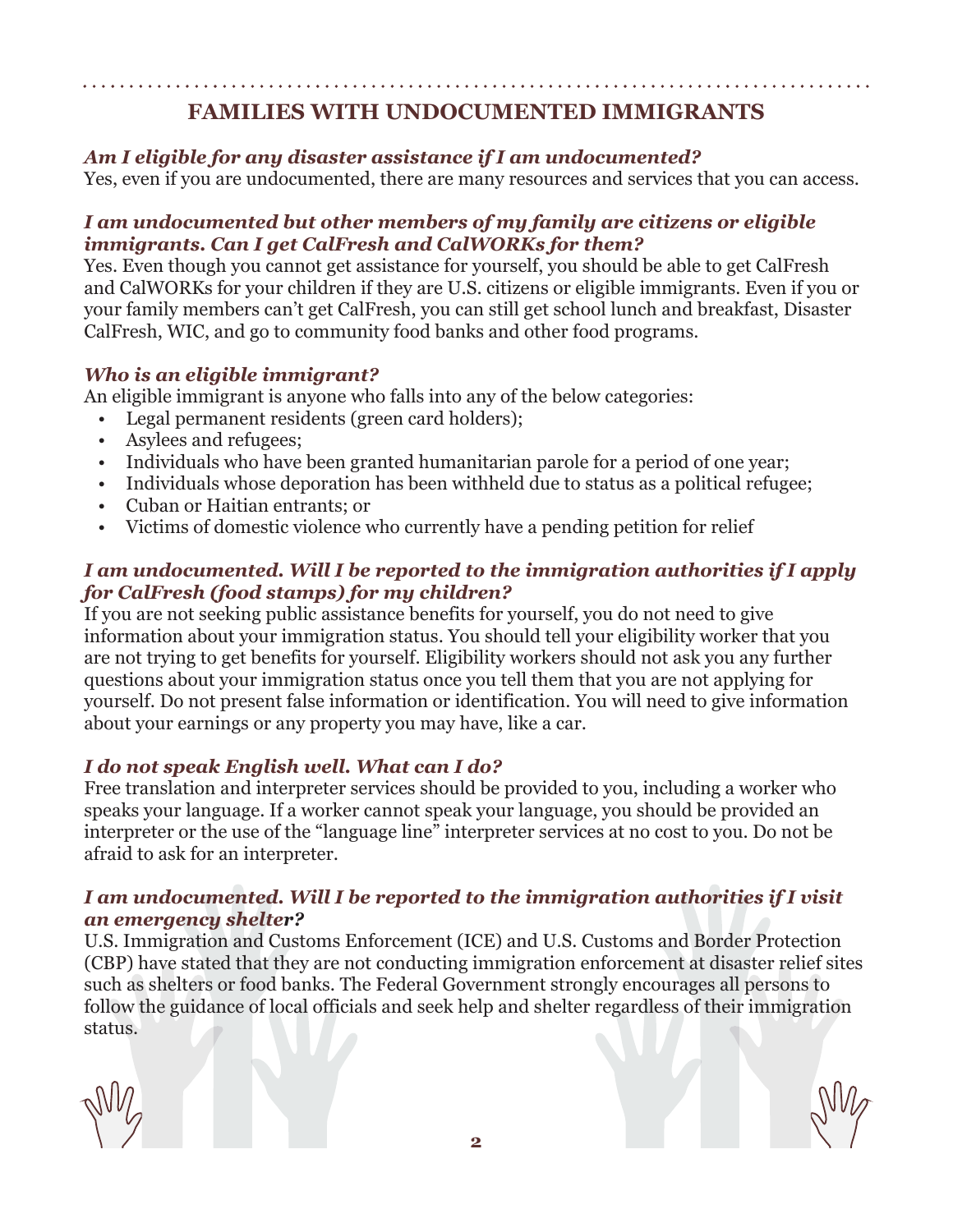Most shelters are managed by local communities, the American Red Cross, and other voluntary agencies. American Red Cross' humanitarian mission is to feed, shelter, and provide other forms of support without regard to race, religion, or citizenship status. The Red Cross will not ask people to show any form of identification to stay in their shelters. To receive some Red Cross services, such as meeting with a caseworker to facilitate disaster recovery, they will need to verify a person's pre-disaster address. For people who don't have government-issued identification, the Red Cross can usually do this through alternative means, such as a copy of a utility bill.

## **SHELTERS AND HOUSING ASSISTANCE**

## **EMERGENCY SHELTERS**

For immediate evacuation center and emergency shelter information you can go to the California Office of Emergency Services website http://wildfirerecovery.org/evacuationcentershelter-information/.

## **TRANSITIONAL SHELTER ASSISTANCE**

The Transitional Shelter Assistance (TSA) Program provides short-term lodging assistance for evacuees who are not able to return home for an extended or indeterminate period of time following a disaster. You must be a citizen or an eligible immigrant to receive this assistance.

The Federal Emergency Management Agency (FEMA) may provide TSA to eligible disaster survivors who have a continuing need for shelter after the congregate shelters have closed because they are unable to return to their homes for an extended period of time. This initiative is intended to provide short-term lodging for eligible disaster survivors whose communities are either uninhabitable or inaccessible due to disaster-related damages.

Under TSA, disaster survivors may be eligible to stay in hotel or motel lodging for a limited period of time and have the cost of the room and taxes covered by FEMA. However, FEMA does not cover the cost of incidental room charges or amenities, such as telephone, room service, food, etc.

For more information on the TSA program you can go to the FEMA website at: https://www.fema.gov/transitional-shelter-assistance

Individuals and households who are ineligible for TSA will be referred to local agencies or voluntary organizations for possible assistance.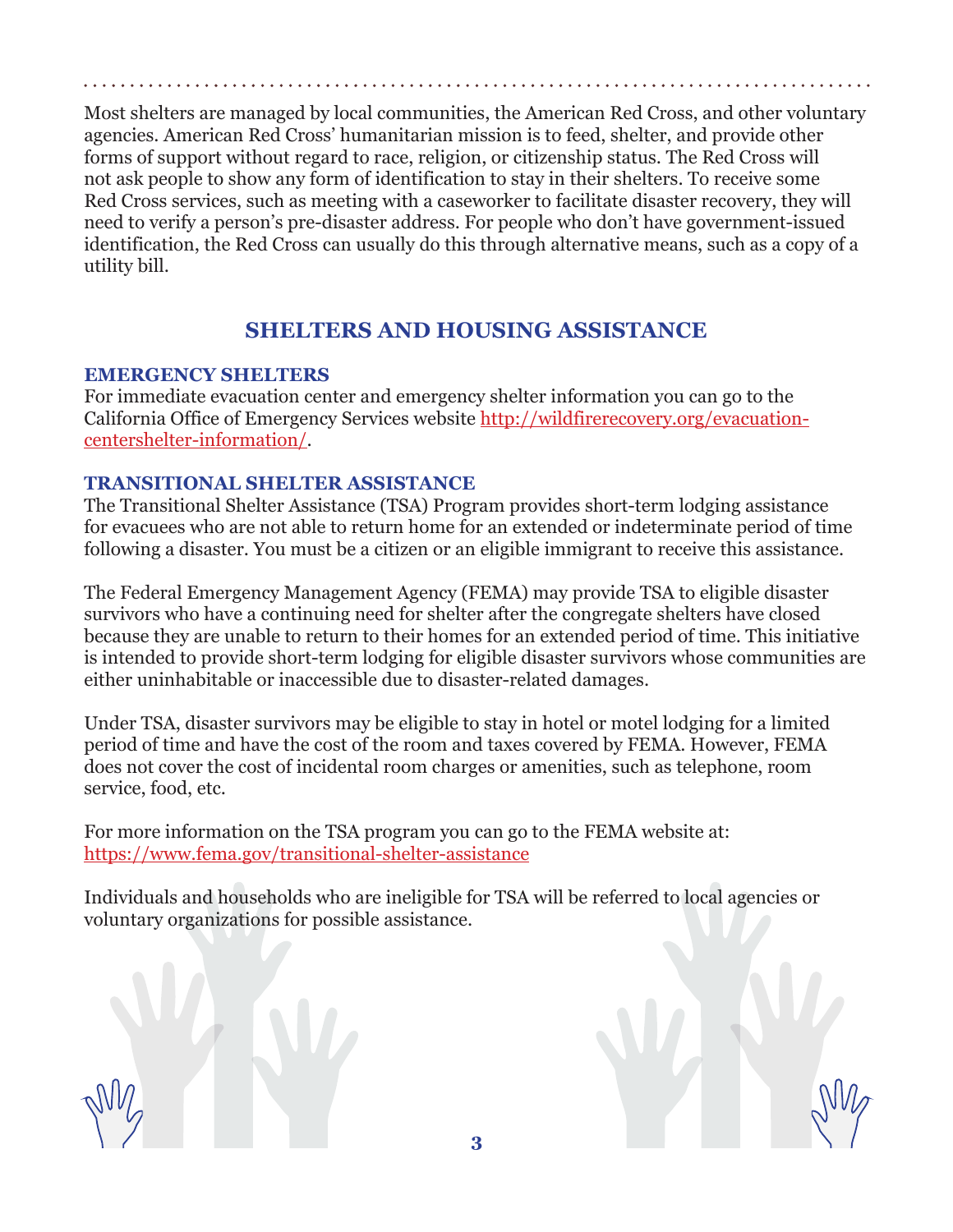## **INDIVIDUAL AND HOUSEHOLDS PROGRAMS**

The Individuals and Households Program (IHP) is a joint Federal and State program. You or someone who lives with you must be a U.S. citizen or "eligible immigrant" in order for your household to apply. Under IHP, FEMA may provide awards in the form of rent, home repair or replacement, transportation repair or replacement, funeral expenses, personal property, medical, dental or other miscellaneous expenses. FEMA disaster assistance covers basic needs, but does not normally compensate disaster victims for their entire loss. Each situation is unique and is handled on a case-by-case basis. Anyone who suffers damage in a Presidentiallydeclared disaster can register for assistance by calling the FEMA registration line, 1-800-621- 3362. For the deaf or hard of hearing, the number is 1-800-462-7585.

For general information or to make changes to an existing application, the FEMA disaster information Helpline number is 1-800-621-3362 or TTY 1-800-462-7585.

#### **STATE SUPPLEMENTAL GRANT PROGRAM**

California's State Supplemental Grant Program (SSGP), administered by California's Department of Social Services, Disaster Services Bureau, may provide grant funds to assist people who have suffered damage in a disaster area declared by the President when the federal assistance to IHP is implemented. The SSGP is 100 percent State funded. The grant may assist with any eligible items not already addressed by the IHP. However, individuals must have applied to FEMA and maximized the IHP award to be eligible for SSGP. The same FEMA eligibility criteria of being a U.S. citizen or "eligible immigrant" apply. State grants cover disaster-relief needs in the same categories as the IHP.

If you have reached the maximum IHP assistance, FEMA will automatically transmit your application to SSGP. There is no separate application process for SSGP. If you have questions about the State Supplemental Grant Program, you may contact SSGP at 1-800-759-6807, or for the deaf or hard of hearing, the TTY number is 1-800-952-8349.

Click on the following links for more detailed information about the SSGP. [State Supplemental Grant Program \(SSGP\) Information Sheet](http://www.cdss.ca.gov/cdssweb/entres/forms/Spanish/SSGP45SP.pdf) *(Spanish Version)*  [State Supplemental Grant Program \(SSGP\) Information Sheet](http://www.cdss.ca.gov/cdssweb/entres/forms/English/SSGP45.pdf)

## **FOOD AND OTHER BASICS**

## **DISASTER CALFRESH [ALL INDIVIDUALS AND FAMILIES MAY APPLY]**

Disaster CalFresh can help meet the temporary nutritional needs of disaster victims of modest incomes, regardless of immigration status, following a natural disaster such as a flood, fire, or earthquake. Disaster CalFresh provides a month's worth of food benefits on an Electronic Benefit Transfer (EBT) card, which can be used to purchase food at authorized grocery stores and farmer's markets. For more information on Disaster CalFresh, visit the website at: <http://www.cdss.ca.gov/inforesources/CalFresh/Disaster-CalFresh>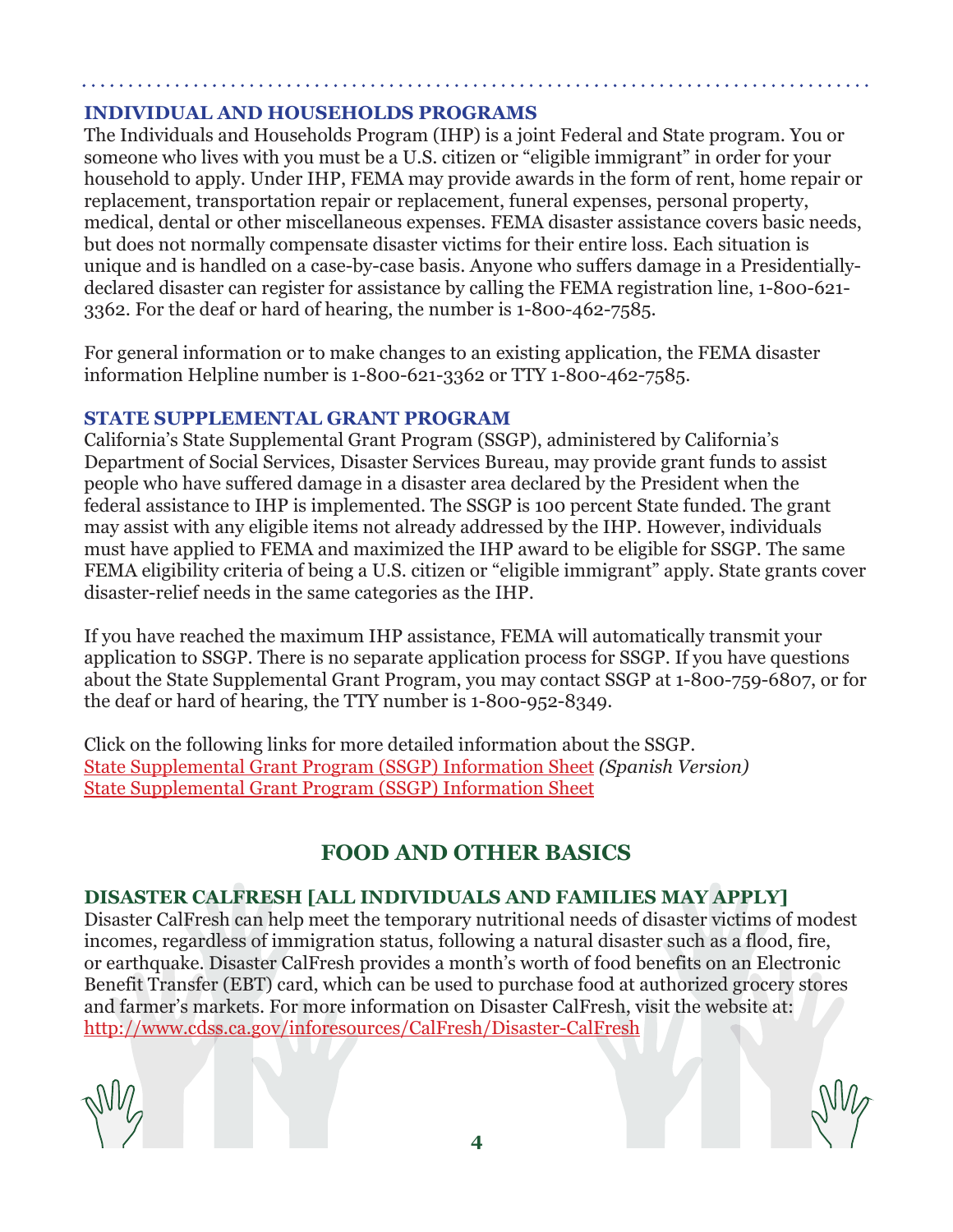## **CALFRESH**

CalFresh provides ongoing food assistance to people with low-incomes through monthly benefits on an Electronic Benefit Transfer (EBT) card which can be used to purchase food at authorized grocery stores and farmer's markets. To find out how to apply for benefits in your county, please call the toll free number 1-877-847-3663 (FOOD) or apply online at: www. benefitscal.org/ For more information on CalFresh, visit the website at: www.calfresh.ca.gov

## **FOOD BANKS [ALL INDIVIDUALS AND FAMILIES MAY APPLY]**

Food Banks throughout California can provide relief to families affected by the wildfires by providing them with emergency food assistance at no cost, regardless of immigration status. Locate a food bank in your area by going to www.cdss.ca.gov/Food-Banks.

## **WOMEN, INFANTS, AND CHILDREN (WIC) SUPPLEMENTAL NUTRITION PROGRAM [ALL INDIVIDUALS AND FAMILIES MAY APPLY]**

The WIC program is available to pregnant women and young children regardless of immigration status. The WIC program helps low-to-moderate-income pregnant women, new mothers and their babies, and young children to eat well and stay healthy. WIC provides:

- Special checks to buy healthy foods such as milk, juice, eggs, cheese, fruits, vegetables, baby foods and whole grains;
- Information about nutrition and health; and
- Breastfeeding support and referrals to health care and community services.

For more information, call 1-888-942-9675 or visit the website at: https://www.cdph.ca.gov/ Programs/CFH/DWICSN/Pages/Program-Landing1.aspx and click on "Find a Local WIC Agency" under Program Information.

## **CALWORKs**

CalWORKs provides cash aid to eligible needy California families to help pay for housing, food, and other necessary expenses. If you are a "non-eligible immigrant" and not seeking CalWORKs benefits for yourself, you should be able to get assistance for your children if they are U.S. citizens or eligible immigrants. For more information about this program, visit the cash aid website at: http://www.cdss.ca.gov/CalWORKs or apply online at: www.benefitscal. org/. You may also contact your local county welfare/social services department at: [http://www.cwda.org/links/chsa.php](https://www.cwda.org/membership)

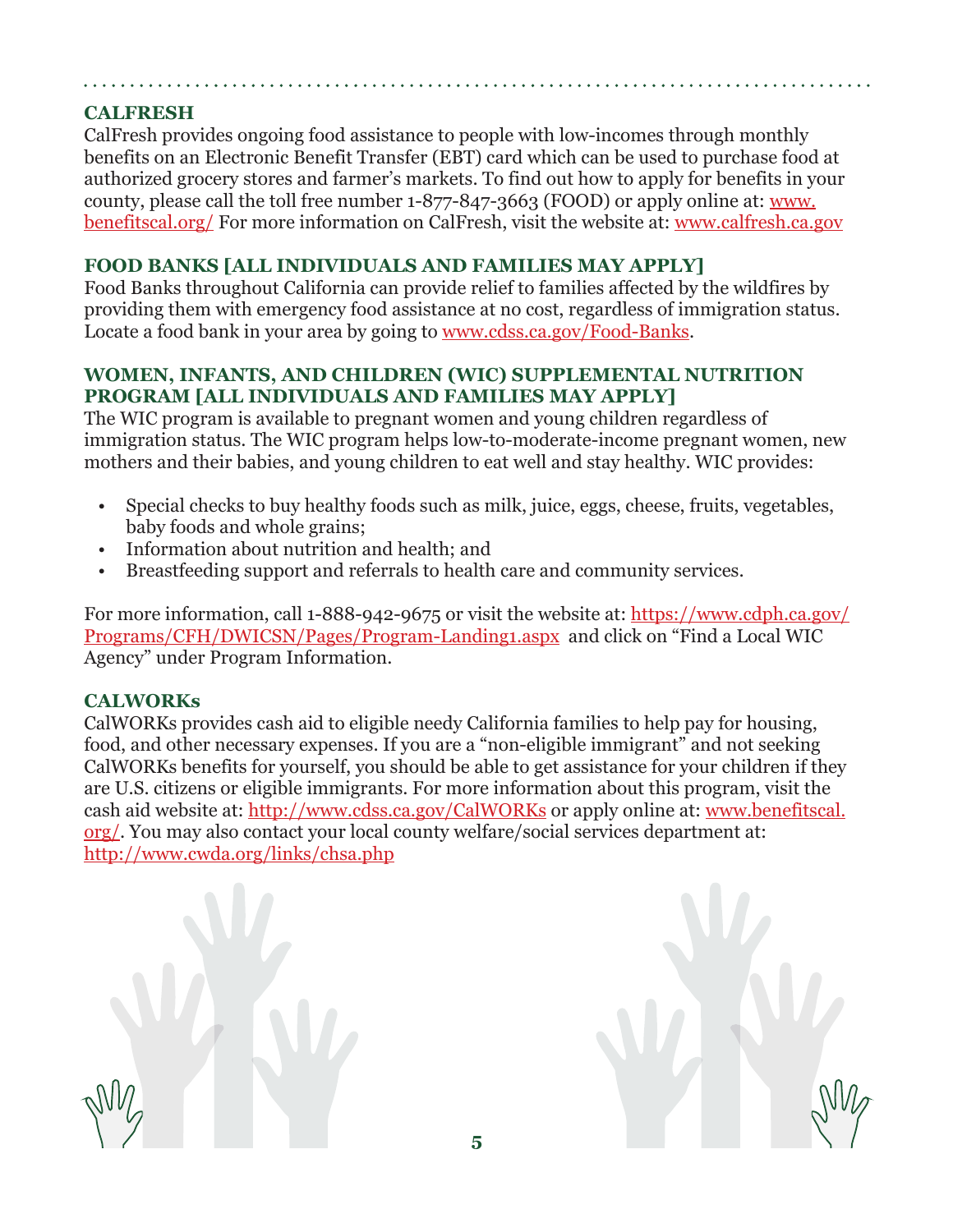# **HEALTH, PUBLIC HEALTH, AND COUNSELING**

## **IN-HOME SUPPORTIVE SERVICES**

Existing recipients of In-Home Supportive Services (IHSS) may receive services from their provider (or from another enrolled provider) even if evacuated from their primary residence. Recipients and providers of In-Home Supportive Services with questions regarding services impacted by a disaster should contact your county IHSS worker. For a list of county IHSS offices visit the website at: http://www.cdss.ca.gov/inforesources/County-IHSS-Offices.

## **CRISIS COUNSELING**

Disaster Distress Helpline provides 24/7, 365-day-a-year crisis counseling and support to people experiencing emotional distress related to natural or human-caused disasters. Call 1-800-985-5990 or text TalkWithUs to 66746 to connect with a trained crisis counselor.

## **PUBLIC HEALTH INFORMATION**

For information on public health concerns during a disaster you can contact 916-650-6416 or visit the California Department of Public Health website at: http://www.bepreparedcalifornia.ca.gov.

## **HEALTH CARE AND COVERAGE (MEDI-CAL)**

Medi-Cal is a public health insurance program that provides comprehensive medical, dental and vision care coverage to low-income individuals, including families with children, seniors, persons with disabilities, pregnant women and low-income people with specific diseases, such as tuberculosis, breast cancer or HIV/AIDS. You must be a citizen or an eligible immigrant to receive this assistance, but emergency services are available to everyone. For information about eligibility or any other questions contact your county welfare/social services department. To find your local office, visit the website at:

http://www.dhcs.ca.gov/services/medi-cal/Pages/CountyOffices.aspx.

## **SERVICES FOR SENIORS**

The California Department of Aging contracts with and provides leadership and direction to Area Agencies on Aging (AAA) that coordinate a wide array of services to seniors and adults with disabilities. You can locate an AAA in your area by calling 1-800-510-2020; TTY 1-800- 735-2929 or visit the website at:

[http://www.aging.ca.gov/ProgramsProviders/AAA/AAA\\_listing.asp](http://www.aging.ca.gov/ProgramsProviders/AAA/AAA_Listing.aspx)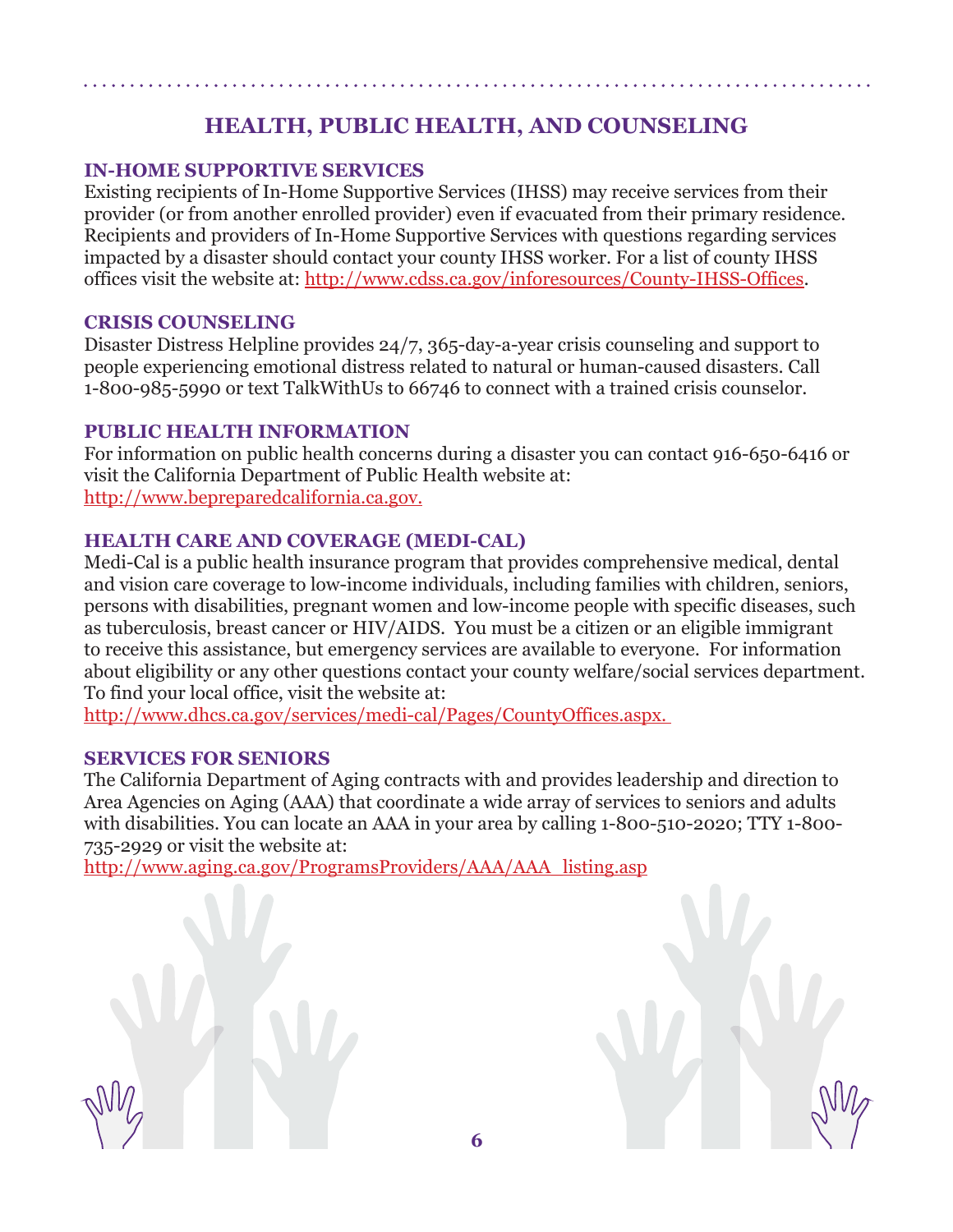# **REPLACING DOCUMENTS AND INSURANCE**

## **DEPARTMENT OF MOTOR VEHICLES**

The California Department of Motor Vehicles (DMV) can respond to questions and provide the forms needed to assist individuals in replacing DMV documents, such as driver licenses, identification cards, vehicle registration certificates and certificates of title, that were lost as a result of the disaster. You can visit the DMV website at: http://www.dmv.ca.gov/.

The Department of Motor Vehicles provides interpreters, including American Sign Language (ASL) interpreters, at no cost.

If you need an interpreter, please let DMV staff know and an appointment will be scheduled for when a foreign language or an ASL interpreter is available. Appointments may also be scheduled during regular business hours by calling 1-800-777-0133 and indicating foreign language assistance is needed. For the California Relay Telephone Service from TTY phones, call 1-800-735-2929 or, from voice phones, call 1-800-735-2922 for assistance in contacting DMV and making arrangements for an ASL interpreter.

Interpreters cannot be used to administer a commercial driver license (CDL) knowledge test.

## **BIRTH, DEATH, MARRIAGE, AND OTHER VITAL RECORDS**

The California Department of Public Health (CDPH) is working with those who have lost vital records as a result of the disaster. Birth, death, and marriage records should be requested from the county recorder's office in the county where the event occurred (visit https://www.cdph. ca.gov/Programs/CHSI/Pages/Obtaining-Vital-Records-From-County-Offices.aspx for a list of county recorders). Or you may call 916-445-2684; TTY 711, or 1-800-735-2929 or visit: https:// www.cdph.ca.gov/Programs/CHSI/Pages/Vital-Records.aspx.

## **INSURANCE & REBUILDING INFORMATION**

The California Department of Insurance provides assistance on insurance issues, such as claim handling delays, additional living expenses, underinsurance disputes, etc. If you are experiencing difficulty with the processing of your claim or wish to have an underinsurance issue investigated, contact the officers at the Department's Consumer Hotline at 1-800-927-HELP (4357); TTY 1-800-482-4833 for assistance. For additional information you may also wish to visit the Department's website at: www.insurance.ca.gov.

#### **CONTRACTORS STATE LICENSE BOARD:**

The Contractors State License Board (CSLB) verifies contractor licenses, investigates complaints, and provides helpful information about hiring a licensed contractor. For information on hiring or filing a complaint regarding a contractor, disaster victims may call CSLB's Disaster Hotline M-F from 8 a.m. - 5 p.m. at 1-800-962-1125, or the 24-hour automated telephone response system, 1-800-321-CSLB (2752). Licenses can also be checked online at: https://www2.cslb.ca.gov/OnlineServices/CheckLicenseII/CheckLicense.aspx. You can also view a video, "Rebuilding After a Natural Disaster" on the CSLB website at: [http://www.cslb.ca.gov/Media\\_Room/Disaster\\_Help\\_Center/](http://www.cslb.ca.gov/Media_Room/Disaster_Help_Center/)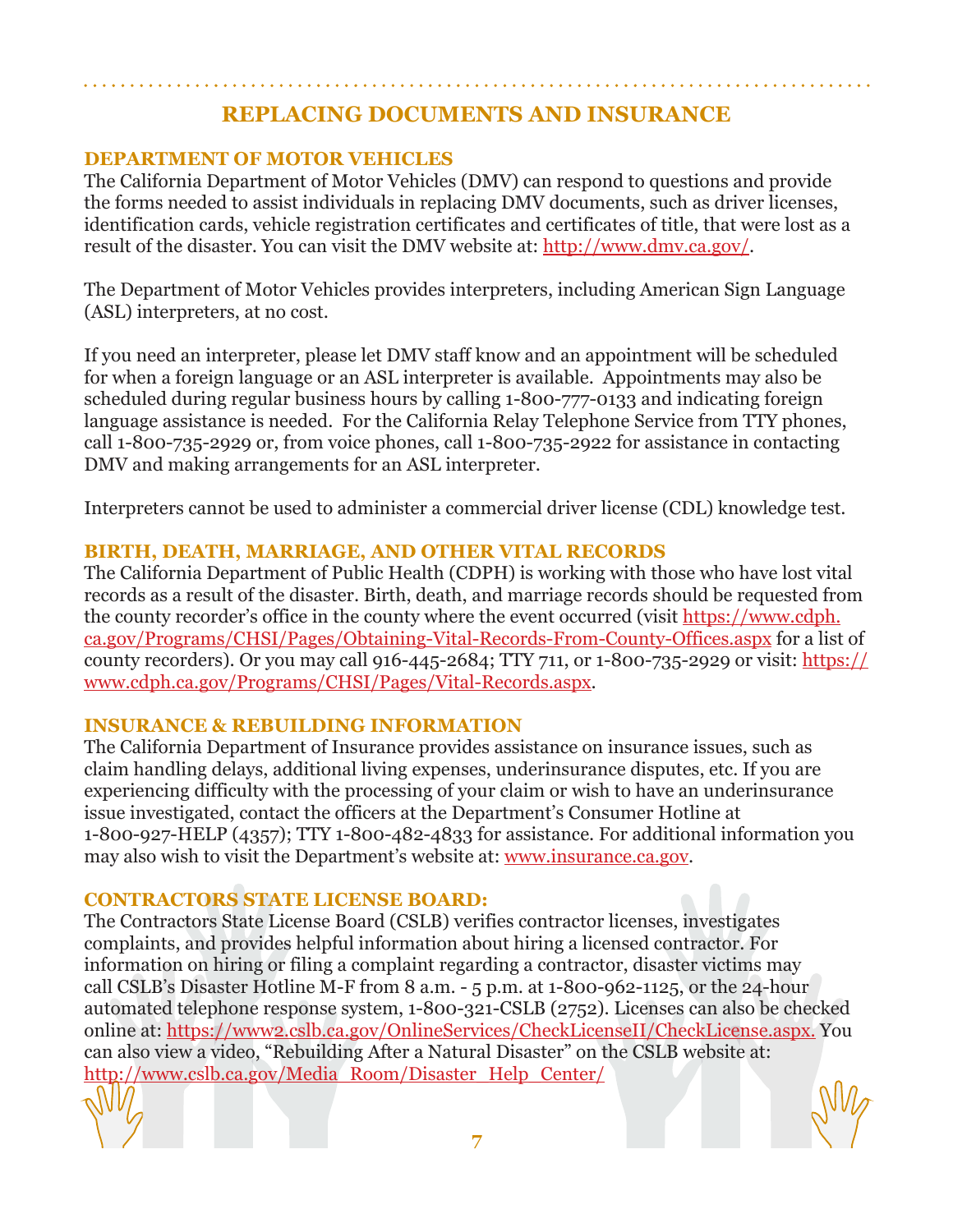## **HOUSING AND COMMUNITY DEVELOPMENT:**

The California Department of Housing and Community Development (HCD) can assist with manufactured housing questions including repairs, installations and/or registration and titling. For information on obtaining construction permits for manufactured homes or parks contact the Riverside Area Office at 951-782-4420 or the Sacramento Area Office at 916-255-2501. For information concerning Registration and Titling call 1-800-952-8356; TTY 1-800-735-2929 or visit the website at: [http://www.hcd.ca.gov/manufactured-mobile-home/registration-titling/](http://www.hcd.ca.gov/manufactured-mobile-home/registration-titling/index.shtml) [index.shtml.](http://www.hcd.ca.gov/manufactured-mobile-home/registration-titling/index.shtml)

# **EMPLOYMENT AND JOB SERVICES**

## **EMPLOYMENT SERVICES**

The Employment Development Department (EDD) and local partner agencies at all America's Job Center of California locations throughout the state offer a wide variety of employment services, such as job search and referrals, and training. Job seekers and employers can connect with thousands of available job opportunities and qualified candidates through CalJobs, California's online labor exchange system at www.caljobs.ca.gov.

## **UNEMPLOYMENT INSURANCE:**

Workers who lose their jobs due to no fault of their own, such as in the case of a disaster, may be eligible for Unemployment Insurance (UI) benefits. Eligibility for UI benefits requires that individuals have work authorization, be unemployed or working less than full time, be able to work, be seeking work, and be willing to accept a suitable job.

The quickest and easiest way to apply is online at the Employment Development Department (EDD) website at: www.edd.ca.gov. Click on the "Unemployment" link, then on "Apply for UI" (eApply4UI) at the top right of the page. UI claims also can be filed by telephone at 1-800-300- 5616. (For Cantonese, call 1-800-547-3506; For Mandarin, call 1-866-303-0706; For Spanish, call 1-800-326-8937; For Vietnamese, call 1-800-547-2058; For TTY, call 1-800-815-9387).

## **DISASTER UNEMPLOYMENT ASSISTANCE**

Disaster Unemployment Assistance (DUA) is a federal program that provides financial assistance and employment services to jobless workers and the self-employed when they are unemployed as a direct result of a major natural disaster.

When a major disaster has been declared by the President, DUA is generally available to any unemployed worker or self-employed individual who lived, worked, or was scheduled to work in the disaster area at the time of the disaster; and due to the disaster:

- no longer has a job or a place to work; or
- cannot reach the place of work; or
- cannot work due to damage to the place of work; or
- cannot work because of an injury caused by the disaster.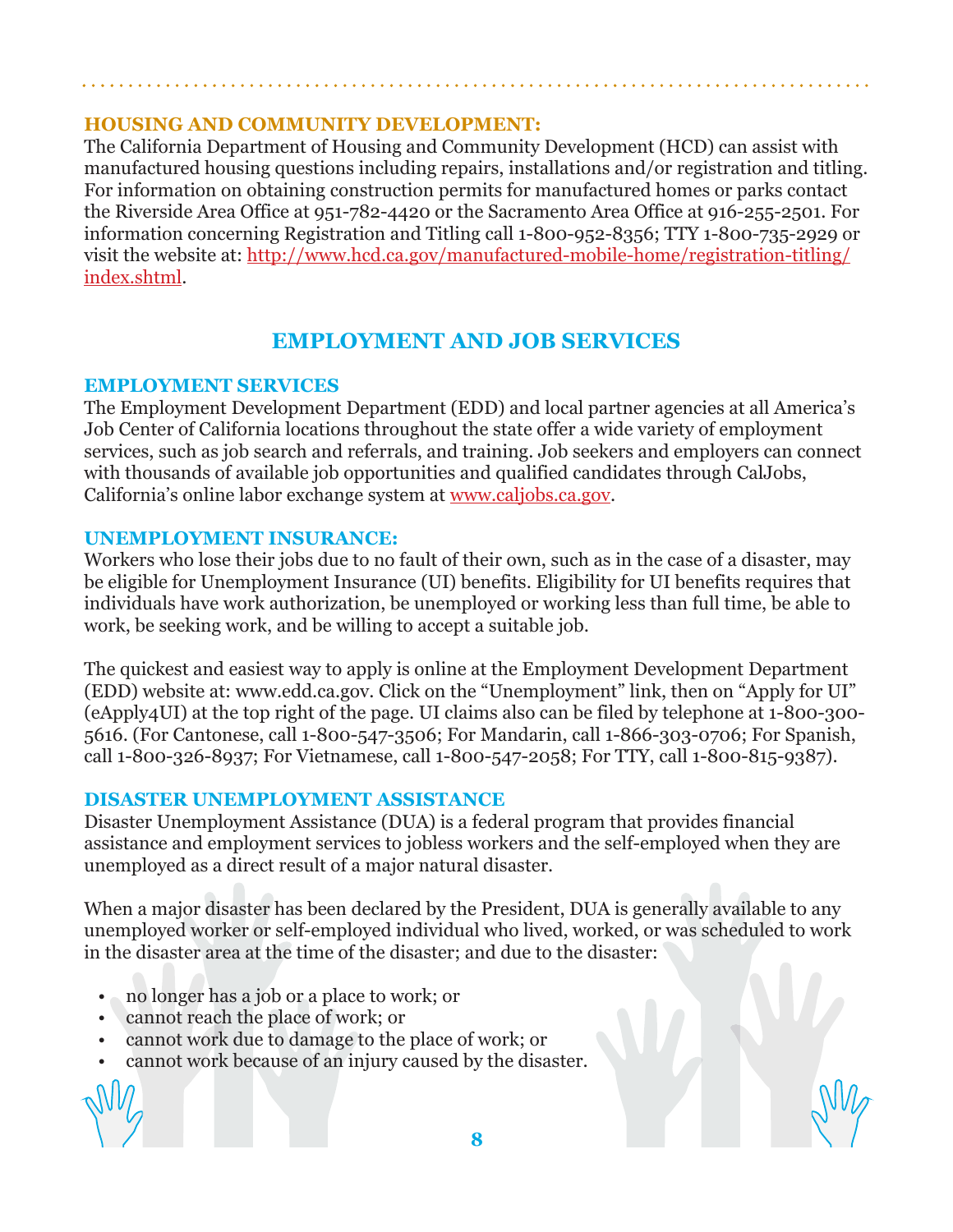For more information on the program see California's Employment Development Department (EDD) DUA Fact Sheet available at: [English] http://www.edd.ca.gov/pdf\_pub\_ctr/de8714y.pdf [Spanish] http://www.edd.ca.gov/pdf\_pub\_ctr/de8714ys.pdf

To find more information on DUA and how to file for botth employment insurance and DUA visit EDD website at: http://www.edd.ca.gov/About\_EDD/Disaster\_Related\_Services.htm

## **WORKERS HEALTH AND SAFETY**

Cal/OSHA has issued guidance on how to protect workers exposed to smoke from wildfires on their website available at: http://www.dir.ca.gov/dosh/Worker-Health-and-Safety-in-Wildfire-Regions.html

They have also published instructions on using filtering facepieces, available in English and Spanish at:

[English] http://www.dir.ca.gov/dosh/documents/Wildfire-Safety-Notice-for-Employers.pdf [Spanish] http://www.dir.ca.gov/dosh/documents/Spanish/Wildfire-Safety-Notice-for-Employers-Spanish.pdf

To file a workplace safety complaint visit the Department of Industrial Relations website at: http://www.dir.ca.gov/dosh/Complaint.htm

# **ADDITIONAL QUESTIONS**

If you have questions about your eligibility based on your immigration status or need legal help to navigate the disaster relief application process, you may be eligible for free legal services. To learn more contact the organizations below directly.

## **CALIFORNIA STATE BAR**

Legal services for disaster relief http://www.calbar.ca.gov/Public/Need-Legal-Help/Free-Legal-Help/Legal-Help-After-Disaster

## **LEGAL SERVICES FOR IMMIGRATION STATUS**

Legal assistance with immigration status issues [http://www.cdss.ca.gov/Portals/9/Immigration/Contractor%20Referral%20List%20FY%20](http://www.cdss.ca.gov/Portals/9/Immigration/Contractor%20Referral%20List%20FY%2016-17.pdf?ver=2017-08-21-132743-620) [16-17.pdf?ver=2017-08-21-132743-620](http://www.cdss.ca.gov/Portals/9/Immigration/Contractor%20Referral%20List%20FY%2016-17.pdf?ver=2017-08-21-132743-620)